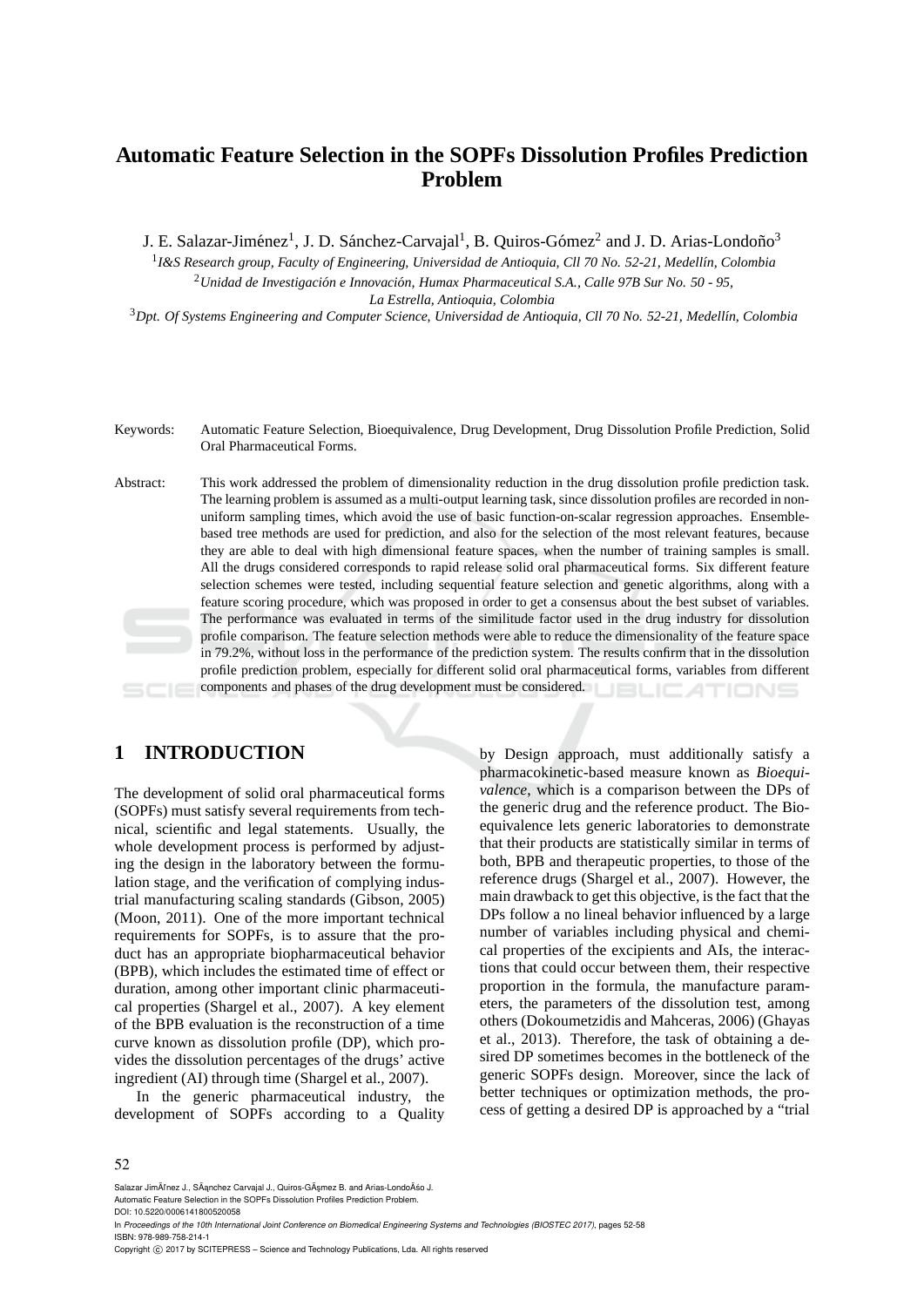and error" guided formulation design, supported exclusively by the experience, expertise and knowledge of drug development scientists (Aguilar, 2013).

In the last fifteen years, many efforts have been made in order to develop computational methods that can provide a tool for the prediction/simulation of DPs. Mechanistic and data-driven (phenomenological) models have been used for this purpose (Siepmann and Siepmann, 2013) (Mendyk et al., 2015). Mechanistic approaches are a more elegant and accurate way to model the dynamic interaction among the variables. However, they include many parameters that are difficult to estimate and require a deep understanding of every law governing the interaction among all the variables involved in the dissolution process, and much of them are still unknown (Aguilar, 2013). On the other hand, computational intelligence methods, and more specifically machine learning (ML) techniques, are able to generate models trough a data-driven paradigm, with the advantage that no a priori knowledge about the interactions among the variables is required (Ibrić et al., 2012). Most of the ML-based approaches for DP prediction focus their analysis in the use of Artificial Neural Networks (ANN) with different topologies. e.g., in (Shao et al., 2007) a comparison between neurofuzzy logic and a basic ID3 decision tree approaches is presented. A total of 14 variables were included (4 formulation variables, 2 process variables, and 8 tablet properties). No information about the number of AIs included in the experiments is given by the authors. The paper concluded that both models are able to provide useful knowledge about the cause-effect relationships among the variables and the quality of the product. In another case study (Ibrić et al., 2012), a review of the application of ANNs in the formulation and evaluation of modified release dosage forms is presented. Multi-layer perceptron and Elman neural networks are the most employed methods according to the revision. In all the cases cited, the models are used to predict DPs in highly controlled environments, i.e. the data contain only one AI and few design variables, specially features related to formula composition. A more recent approach presented in (Mendyk et al., 2015), compares the performance of ANN and Genetic Programming (GP) in the modeling of drug dissolution from the dosage form. The data set contained results of dissolution tests carried out for 5 various formulations of lipid extrudates. Only two variables were included in the analysis. The authors found GP to be the most robust model for DP prediction.

Bearing this in mind, the main limitation of the computer-aided dissolution profiles prediction systems, to become in useful tools that really support the design of a wider kind of SOPFs, is that they often focus on specific dissolution phenomena, including very scarce features and trained using data from only one or maximum three different AIs. Therefore, they serve limited purpose and their use in real development environments could be considered narrow.

Building a ML-based tool able to simulate DPs of different SOPFs, requires to consider a larger number of variables involved in the dissolution process, because the dynamic response (DP) of some drugs can drastically change by variations in features that does not affect other kind of drugs. Nevertheless, by increasing the number of variables to be considered by complex data-driven models (such as ANN, whose parameters increase exponentially with respect to the number of variables), the model trained can likely be affected by the *curse of dimensionality*, and overfits to the training data.

From an statistical point of view, the prediction of a DP from a set of formulation variables, corresponds to a functional regression problem known as Function-on-Scalar Regression (FoSR) (Reiss et al., 2010), i.e., a regression problem where the responses are functions and the predictors are scalars. In order to overcome the *curse of dimensionality* in the DP prediction problem, a method for dimensionality reduction on FoSR is required; however this is an almost unexplored field in the state of the art, especially for cases where the sampling times are not uniform among the samples, which is precisely the case of DPs, since the sampling times typically used in the dissolution tests, are not uniform trough time and depend on the duration or desired effect of the specific drug being designed.

Bearing this in mind, an alternative way to address the DP prediction problem, is to use a multioutput ML-based approach, where the different variables involved in the drug design and test, along with the target dissolution times are used as inputs, and the percentages of dissolution for the same target times are considered as outputs. This alternative is suggested in (Contia and O'Hagan, 2010) for complex non-uniform sampled dynamic models. Such a model can be used as a wrapper criterion for feature selection techniques, in order to reduce the number of variables analyzed, avoid the overfitting of the prediction model, and select the most relevant features for the DP prediction problem.

In this sense, the present work explores the use of heuristic-based methods, in order to address the dimensionality reduction in the SOPFs' DP prediction problem. All the drugs considered correspond to *rapid release SOPFs*, which have similar pharmacokinetics and are the most frequently type of SOPFs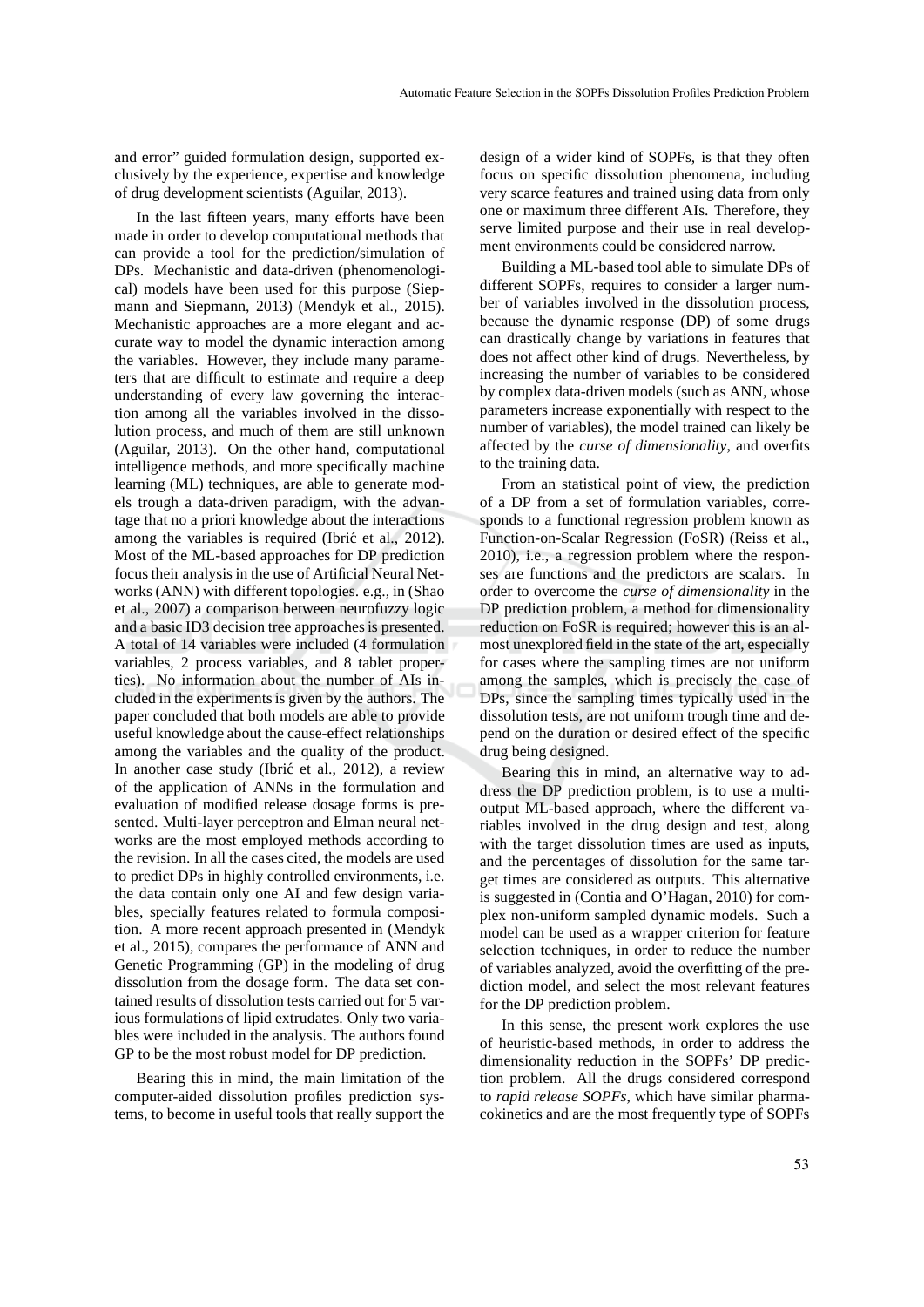produced by the pharmaceutical industry, specially by generic laboratories (Shargel et al., 2007) (Qiu and Zhou, 2011). The feature selection process evaluates 6 methods based on sequential feature selection and genetic algorithms, coupled with two supervised techniques, multi-output bagging of trees (BT) and extremely randomized trees (ERT). Additionally, BT and ERT are used themselves as feature selection technique. In previous experiments, ANN and multioutput support vector regressors were also evaluated, but tree-based ensemble methods achieved better performance. In order to follow a multi-output approach, all the DPs were restricted to have the same number of sampling times.

The rest of the paper is organized as follows: section 2 presents the set of variables included, the regression models and the feature selection techniques employed. Section 3, describe the dataset and the validation methodology. Section 4 presents the results obtained and finally section 5 includes some conclusions.

## **2 METHODS**

#### **2.1 Variables Definition**

A set of 168 variables were included for the study. They were added for reasons of theoretical relevance and availability. The input variables were classified into 8 different groups, each one considered to be essential in SOPFs' DPs analytics:

- 1. Galenic features (number of initial features  $= 88$ ): Features Associated with drug design and formula composition (e.g. %AI, and one hot encoding vector codifying the presence of a specific excipient, etc.)
- 2. Pharmacotecnic features (number of initial features = 11): Corresponding to variables, conditions and parameters related to the manufacturing process and drug development equipment (e.g. mixing time, humidity, tablet hardness, etc.)
- 3. Final form physical features (number of initial features = 16): Variables associated to dimensional measures of the final SOPF (e.g. tablet thickness, length, etc.)
- 4. AIs' physicochemical features (number of initial features  $= 11$ ): set of features associated with the AIs' physical and chemical characteristics (e.g. AI molecular weight, logP, rotable bonds, etc.)
- 5. AIs' pharmaco-molecular features (number of initial features  $= 10$ ): Variables related to the presence of specific molecular/chemical groups of

pharmaceutical interest (number of AI hydroxyls, number of AI amines, etc.)

- 6. Formula physicochemical features (number of initial features  $= 13$ : Similar to group 5, some physicochemical characteristic of the tablet functional components, (e.g. binder solubility in water, surfactant particle size, etc.)
- 7. Drug dissolution test related features (number of initial features  $= 16$ ): All parameters and features related to the analytic measure of %AI (e.g. solvent used, analytic method, rotational speed, etc.).
- 8. Sampling times features (number of initial features  $= 3$ ): Corresponding to the 3 tested times during the reconstruction of the PD.

The output or dependent variables correspond to the dissolution percentage for every sampling time.

## **2.2 Prediction Models**

Two different classification models were used in this work for DP prediction. In first place a multi-output bagging of Trees (BT) was used as predictor. This corresponds to a set of decision trees estimated on bootstrap samples extracted from the training data.

Ensemble methods have demonstrated to reach comparable performance to complex parametric and kernel based methods. Moreover, in this study they were selected after a set of experiments where the performance of BT was compared to ANN and multioutput support vector regressors. For the dataset used in this work, ensemble-based tree methods provided the best results. This behavior could be explained because ANN and SVR require a larger number of samples to get a successful training phase, especially in high dimensional feature spaces.

Additionally, a more computational efficient treebased ensemble method was also used. Extremely Randomized Trees (ERT) (Geurts et al., 2006) are a class of tree-based ensemble methods, where for each decision node, a random subset of candidate features is used (instead of the whole set), and thresholds are drawn also at random for each candidate feature. The best of these randomly-generated thresholds is picked as the splitting rule. ERT provides a similar performance than Random Forest, but they are computationally more efficient (Geurts et al., 2006), which is a desirable property especially when the methods are going to be used as criterion for feature selection algorithms.

In all the cases, the models were fed with the variables involved in the drug design and test, along with the target dissolution times, and they were asked to produce the corresponding dissolution percentage per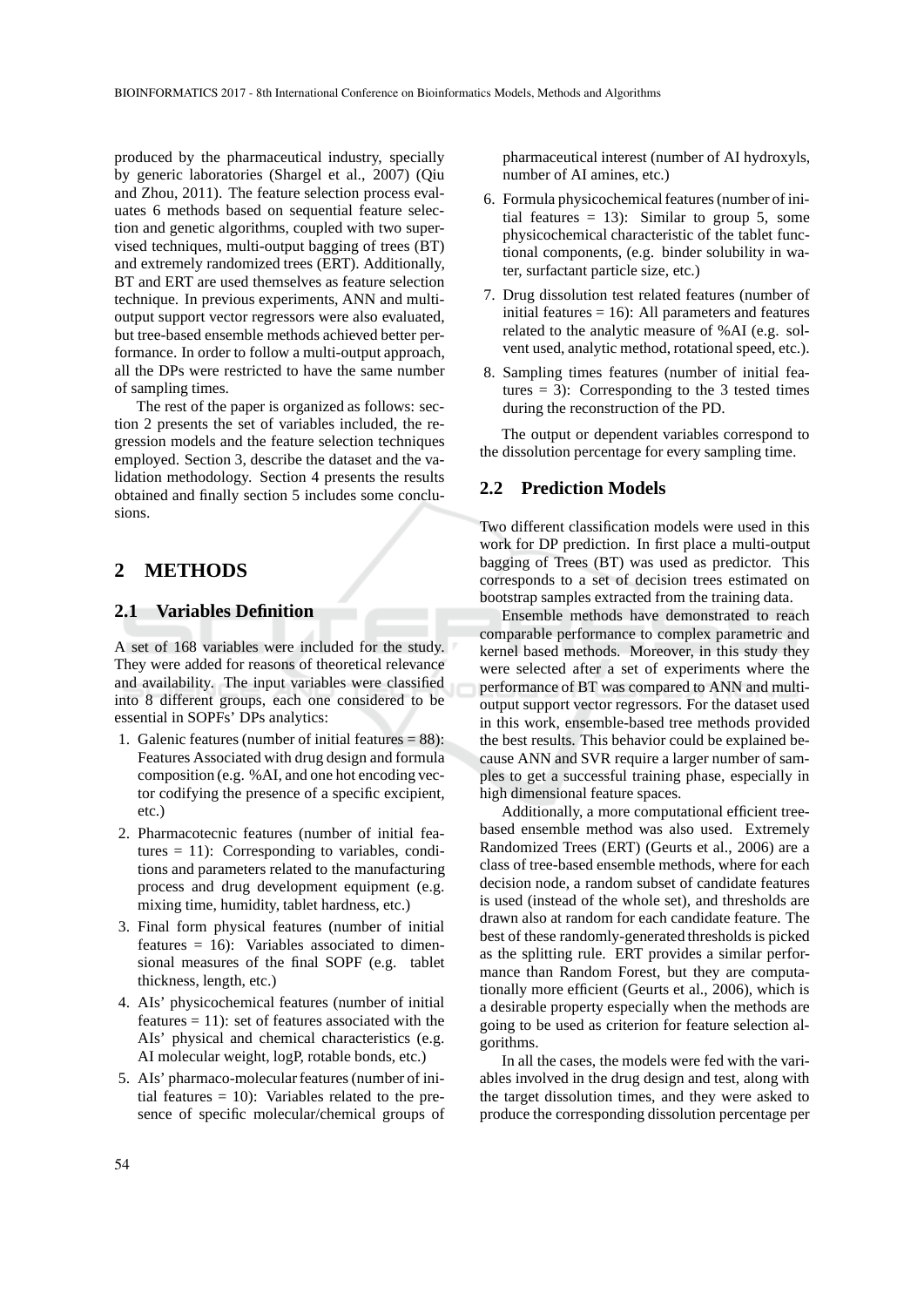every of the input times. Since the learning strategy corresponds to a multi-ouput learning paradigm, all the samples were restricted to have a constant number of times. As it as pointed before, in this work the number of times was fixed to 3, since according to the methodology for dissolution test (FDA, 1997), a DP must be evaluated with minimum 3 sampling times.

#### **2.3 Feature Selection**

Two Feature Selection Techniques (FSTs) were evaluated using wrapper methods as selection criteria. Sequential Forward Selection (SFS) and Genetic Algorithm (GA), were used as search algorithms.

- **SFS** is a bottom-up selection method which build up a set of *p* features incrementally, starting with the empty set and adding new features to the feature set one at a time, until the final set is reached (Webb, 2003). Suppose that during the iteration  $t$ ,  $p_1$  features have been included into the selected set of features *X*. For each of the features  $v_j$  not yet selected, the criterion function  $J_i = J(X + v_i)$ is evaluated. The feature that yields the maximum value of  $J_j$  is chosen as the one that is added to the set  $X$ . When the best improvement makes the feature set worse, or when the maximum allowable number of features is reached, the algorithm terminates (Webb, 2003).
- **GAs** are heuristic optimization and search techniques inspired by principles of genetics and the natural selection process. A GA allows a population composed of many individuals to evolve under specific selection rules to a state that maximizes the "fitness" (criterion function) (Haupt and Haupt, 2004). In this work, a binary GA was used, where each individual (a candidate subset of features), was represented as a vector of binaryvalued components of length equal to the total number of features. A '1' value in the *j*-th position of one individual means that the *j*-th feature is included in the candidate subset represented by such an individual, otherwise such features is not included. After convergence, the GA provides a solution for the optimization problem, which in this case corresponds to the final subset of selected features.

The criterion used for SFS and GA corresponds to a wrapper method based on the two ensemble-based trees learning algorithms described before (multioutput ERT and BT). Additionally, ERT and BT were used themselves as feature selection methods. This type of models can be used as feature selectors, since the learning strategy in which they are based on, select

one feature to split the feature space in every internal node of the tree. Therefore, the number of times that a specific feature is used as splitting criteria (or simply to determine whether it is used for any internal node or not), is directly proportional with the relevance of such a feature for the prediction problem. In this scenery, BT has and advantage over ERT, because BT analyses all the features in every internal node, whilst ERT uses a random subset of candidate features per node. However, the performance of both models as feature selectors was evaluated. In total six different FST methods were implemented. In all the cases the main criterion for selection was the average of the similitude factor  $f_2$  given by

$$
f2 = 50 \log \left( 100 \left( 1 + \frac{1}{n} \sum_{t=1}^{n} (R_t - T_t)^2 \right)^{-0.5} \right) \tag{1}
$$

where  $R_t$  is the percentage of AI dissolved from a reference drug at a time  $t$ , and  $T_t$  is the predicted value by the model at the same time. *n* is the number of sampling times. For all the samples in this work,  $n = 3$ . Similitude factor  $f_2$  was used, since it is the criterion suggested by the US Food and Drug Administration (FDA) for dissolution test (FDA, 1997). A detailed analysis of the  $f_2$  factor, can show that it corresponds to a nonlinear mapping of the mean square error, which is one of the classical measures for the evaluation of regression models.  $f2$  ranges in the interval (−∞,100], being 100 a perfect match between the compared DPs.

The set of selected features must corresponds to the one that provides the best average  $f_2$ . Taking into account that every FST would provide slightly different subsets of features, and in order to get a consensus, a ranking strategy was implemented. Different subsets of candidate features were finally tested, according to their ranking, aiming to determine the performance obtained by each one and the percentage of reduction that the methods were able to find. The ranking strategy consisted in assigning one score to every feature, according to the number of times that each one was selected during the several runs of the simulations. Moreover, the score also assign higher values to features that were selected into small subsets. The aim of this strategy is to find smaller subsets of features with the highest accuracies. Taking into account that every FST was evaluated multiple times, according to the validation methodology (see section 3.2), the first step was to estimate a relevance factor for each feature, which corresponds to the percentage of times that the feature was included in the selected subset, taking into account the total number of features that were selected in any of the repetitions. For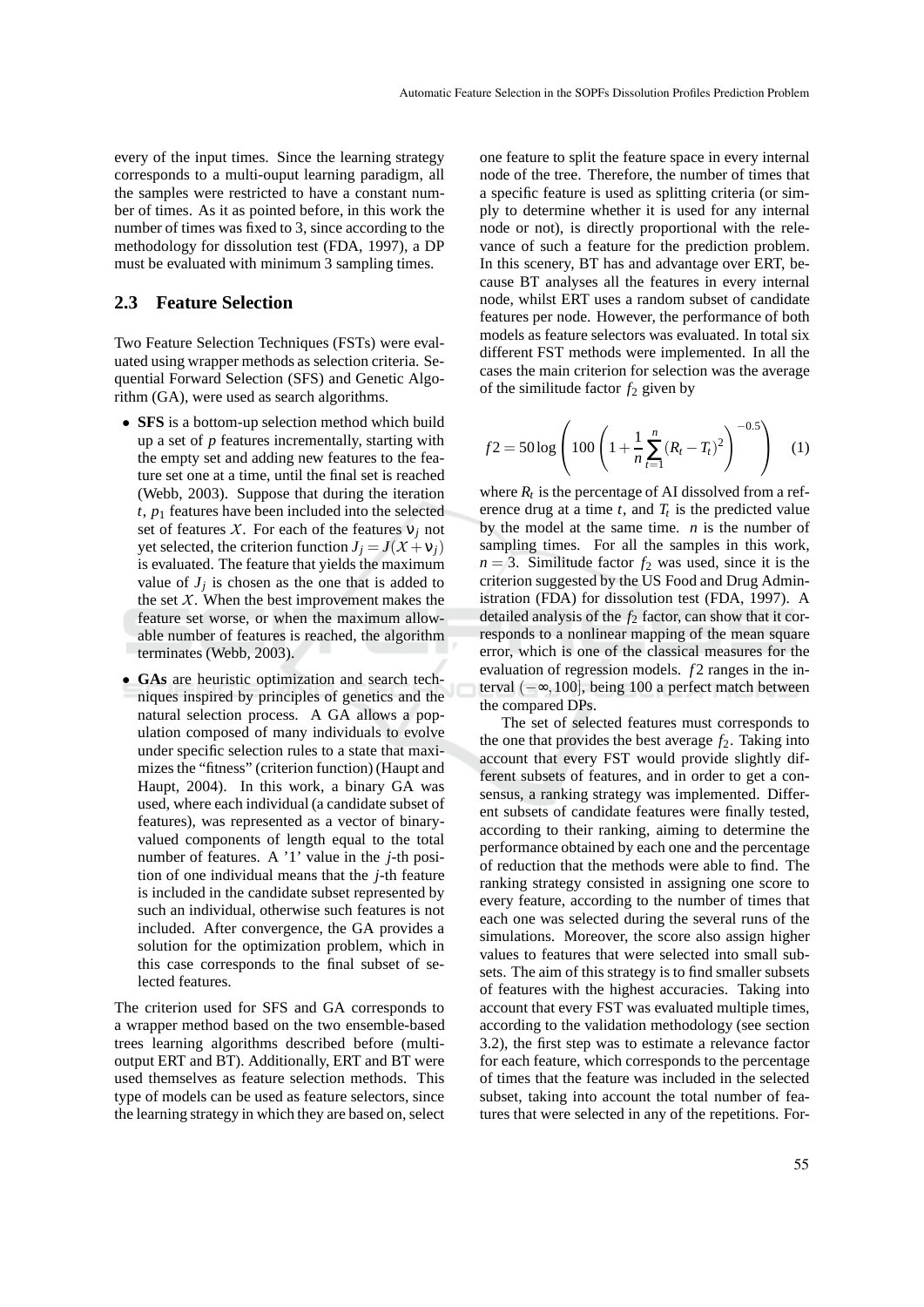mally, let  $g_{ef} \in \{0, 1\}$ , an indicator variable that takes the value of 1, if the input variable *f* was included in the final subset during the experiment *e*, and 0 otherwise. The score of the feature *f* is given by

$$
S_f = \frac{\sum_{e=1}^{n_e} g_{ef}}{\sum_{e=1}^{n_e} \sum_{j=1}^{n_d} g_{ej}} \tag{2}
$$

where  $n_e$  is the number of experiments or repetitions during the validation, and  $n_d$  the number of variables. Additionally, the FST were evaluated for different number of trees in the bagging, therefore the final score per feature was estimates as the average of the scores obtained for the different number of trees.

Several subsets of features were finally tested by changing the minimum allowed score to be considered a relevant feature.

## **3 EXPERIMENTAL SETUP**

#### **3.1 Data Set**

Data was provided by Humax Pharmaceutical S.A. and consisted of 658 records from about 60 different products assays and about 50 AIs. Each formulation assay or "record" had an associated output PD composed by at least three sampling times. All the recordings where standardized to three sampling times, ensuring that only one of the measurement be after 85% dissolution (as suggested by FDA (FDA, 1997)). As it was pointed out, all the drugs considered correspond to *rapid release SOPFs*.

#### **3.2 Validation Methodology**

All the experiments were performed using a bootstrapping validation strategy, with 70% of the samples for training and 30% for validation. Ten repetitions for every experiment were carried out. The optimal number of trees was selected according to a grid search ranging from 10 to 100. In order to increase the reliability of the subset of features finally selected, the feature selection strategies were evaluated with different number of trees, and all their results were taken into account, as it was explained in section 2.3.

The performance of the methods were evaluated according to the similitude factor  $f_2$  (1). According to the *Guidance for Dissolution Testing of Immediate Release SOPFs* provided by the FDA (FDA, 1997), two DPs are considered similar if the  $f_2$  factor between them is greater than 50. Therefore, an additional error measure was estimated, by averaging the number of times that the predicted DP did not exceed such threshold. This error measure was called  $Err_{f_2}$ 

## **4 RESULTS AND DISCUSSION**

Table 1 shows the performance obtained using the whole set of features described in section 2.1, using an ERT-based predictor. This results are going to be considered the base line for comparison purposes.

Table 1: Best results obtained for the whole set of features using ERT.

| <b>Number of trees</b> | Average $f_2$      | <b>Average</b> $Errf$ |
|------------------------|--------------------|-----------------------|
| 10                     | $58.93 \pm 14.80*$ | $28.03\% \pm 3.8$     |
| 20                     | $60.20 \pm 14.82$  | $25.25\% \pm 1.6$     |
| 30                     | $59.28 \pm 14.87$  | $27.17\% \pm 2.9$     |
| 40                     | $59.04 \pm 14.91$  | $27.58\% \pm 3.0$     |
| 50                     | $58.88 \pm 15.23$  | $29.14\% \pm 3.4$     |
| 60                     | $59.26 \pm 15.18$  | $28.08\% \pm 3.2$     |
| 70                     | $59.76 \pm 14.82$  | $26.41\% \pm 2.0$     |
| 80                     | $59.74 \pm 14.93$  | $26.92\% \pm 1.8$     |
| 90                     | $58.98 \pm 14.79$  | $27.73\% \pm 2.1$     |
| 100                    | $59.27 \pm 14.85$  | $26.62\% \pm 1.9$     |

 $*$ mean  $+$  standard deviation.

From table 1, is possible to observe that the average  $f_2$  is not very sensitive to the number of trees. However, for the largest number of trees evaluated, the results are more stable in both,  $f_2$  and  $Err_{f_2}$ . Therefore, the experiments for features selection were performed using 80, 100 and 120 trees for every method.

Figures 1 and 2 shows the percentage of reduction and similitude factors obtained for the different FST evaluated, and changing the score threshold for the variable inclusion. As a higher threshold is chosen, more features are excluded, because the criterion becomes stricter. This analysis allows to show how different the subsets of features are per every run of the different FSTs evaluated. If in every run of a FST the subset of features is almost the same, such FST is quite consistent and is able to select the best subset of features even with a low score threshold. This is the case of FSF-based selectors. Otherwise, if a FST produce different results in every run, a larger score threshold for the variable inclusion is required in order to get a consensus.

The figures 1 and 2 shows the results before all the methods started to reduce their performance, because most of the features, or all of them, were excluded. From figure 1 is possible to observe how SFS-based methods are able to identify the "best" subset features, even for small scoring threshold. This means that the non-relevant features are excluded in almost every run of the algorithm. Additionally, when BT was used as wrapper criterion, the performance of the selected subset of feature reach a higher  $f_2$  (see fig-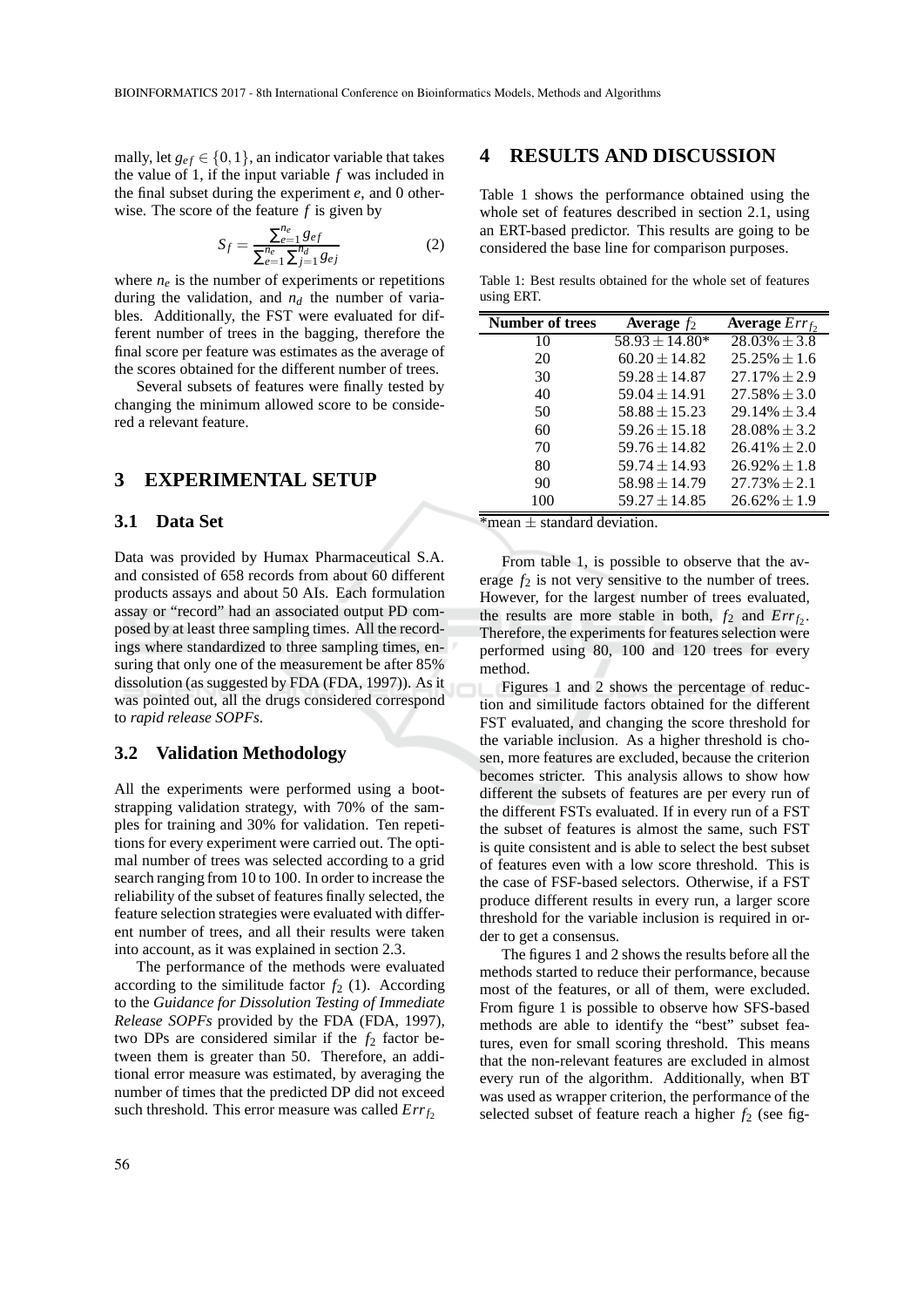| FST               | Average $f_2$     | <b>Average</b> $Errf$ | <b>Percentage of reduction</b> |
|-------------------|-------------------|-----------------------|--------------------------------|
| TB-120            | $60.03 \pm 15.31$ | $25.95\% \pm 2.9$     | 79.2%                          |
| SFS-TB-80         | $59.73 \pm 15.00$ | $26.29\% \pm 2.4$     | 89.2%                          |
| <b>SFS-TB-120</b> | $59.84 \pm 15.03$ | $26.42\% \pm 2.9$     | 86.9%                          |
| TB-100            | $59.72 \pm 15.07$ | $26.67\% \pm 2.3$     | 70.8%                          |

Table 2: Best results after the feature selection stage.

ure 2). Besides when BT was used alone as feature selector, the performance was also high. This behavior could be explained by the fact that BT evaluates all the features in every decision node, whilst ERT evaluates only a subset of randomly selected features. This randomly selection provides ERT with a better computational efficiency, but reduces their performance as feature selector.



Figure 1: Percentage of reduction obtained for each FST evaluated and different thresholds in the score.



Figure 2: Average similitude factor obtained for each FST evaluated and different thresholds in the score.

Table 2 shows the best results obtained using the different FSTs, and scoring thresholds. It is important to note how feature selection using TB was able to achieve a similar performance than those in table 1, but with a reduction of 79.2% in the number of variables. Moreover, other SFS-based methods were also able to yield similar performances, although some authors assert that this kind of methods are suitable for classification but not for regression problems (Castellano and Fanelli, 2000). . On the other hand, the use of GA as search method did not produce satisfactory results. Furthermore, its computational cost makes it a less interesting option as feature selector.

Finally, table 3 shows how the feature dimensionality reduction is split among the different groups of variables considered. This is an interesting result, since it confirms that almost all the groups considered are relevant for the prediction of DPs, whenever the multi-output regression system have to work with different SOPFs.

Table 3: Percentage of reduction according to every group of variables analyzed.

| <b>Group of variables</b> | <b>Percentage of reduction</b> |
|---------------------------|--------------------------------|
| Galenic                   | 87.5%                          |
| Pharmacotecnic            | 45.5%                          |
| Final form                | 81.3%                          |
| AIs' physicochemical      | 90.9%                          |
| AIs' pharmaco-molecular   | 100%                           |
| Formula                   | 76.9%                          |
| Dissolution test          | 81.3%                          |
| Sampling times            | 0.0%                           |

## **5 CONCLUSIONS**

The DP prediction problem is a complex task that can be understood as a functional regression where the responses are functions and the predictors are scalars. In the case of DPs, the sampling times used during dissolution test vary significantly from one drug to another, introducing additional challenges to the modeling process. From a machine learning perspective, this problem can be addressed as a multi-output learning task. The results show that the ensembletree based methods are able to provide DP predictions that, in average, exceed the minimum allowed value to consider two DPs as similar (according to the US Food and Drug Administration).